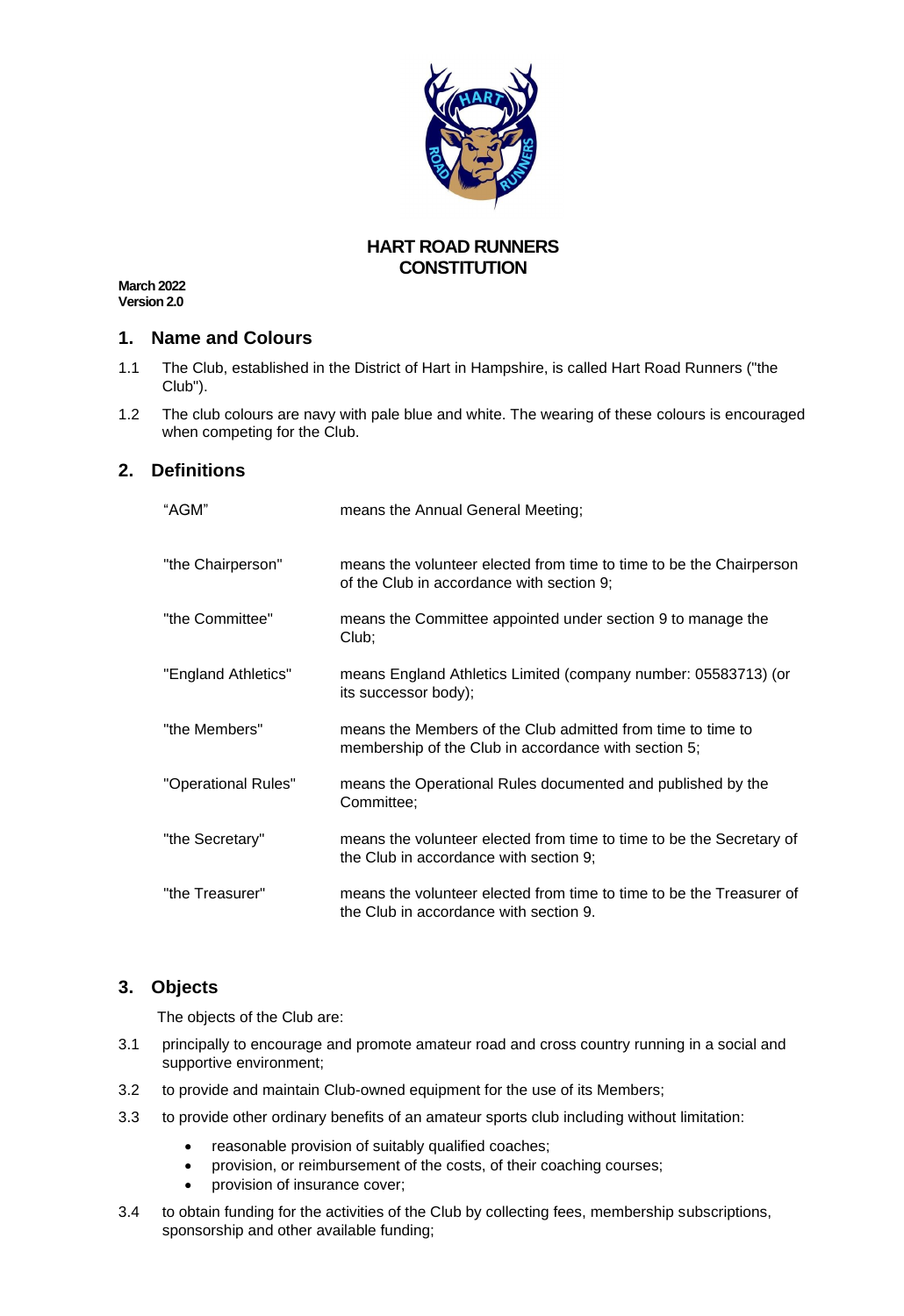

- 3.5 to affiliate to England Athletics;
- 3.6 to use reasonable means to protect member data in accordance with the Club's privacy policy contained within the Operational Rules;
- 3.7 to make rules concerning the operation of the Club including, without limitation, rules concerning disciplinary procedures; and
- 3.8 to do all such other things as the Committee thinks fit to further the interests of the Club or to be incidental or conducive to the attainment of all or any of the objects stated in section 3 of this Constitution.

# **4. Application of Surplus Funds**

- 4.1 The Club is a non-profit-distributing organisation.
- 4.2 All surpluses shall be used in furtherance of the Club's objects.
- 4.3 No surplus shall be distributed other than to another community amateur sports club or to a charitable organisation, on winding-up or dissolution of the Club.
- 4.4 The Club may make occasional donations to charities at the discretion of the Committee. The preferred charities shall be chosen by the Members at the AGM. However, in exceptional circumstances the Committee may, at its sole discretion, organise certain fundraising events with donations from said event being made to a charity or charities which may or may not be included in the preferred list.
- 4.5 No Member shall be paid a salary, bonus fee or other remuneration for competing for the Club.

### **5. Membership**

- 5.1 Eligibility for membership
	- 5.1.1 Anyone is eligible for full membership of the Club provided they are at least 18 years old. No person shall be denied membership of the Club on the grounds of race, nationality, ethnic origin, creed, colour, age (provided they are at least 18 years old), disability, sex, occupation, sexual orientation, religion, political or other beliefs.
	- 5.1.2 The maximum number of Members shall be determined from time to time by the Committee.
- 5.2 Admission of Members
	- 5.2.1 Any person who wishes to become a Member must submit an application in such form as the Committee shall decide. Every candidate for membership shall be considered by the appointed delegate of the Committee who shall admit that candidate to membership of the Club unless to do so would be contrary to the best interests of the sport or the good conduct and interests of the Club.
- 5.3 Classes of Members
	- Full Member
	- Life Member
	- Senior Member
	- Second Claim Member
	- 5.3.1 Life membership is awarded to any Member of the Club deemed by the Committee to deserve such a reward for their services to the Club.
	- 5.3.2 A Second Claim Member is as defined by England Athletics.
	- 5.3.3 All Members shall be entitled to receive notice of, attend and vote at general meetings.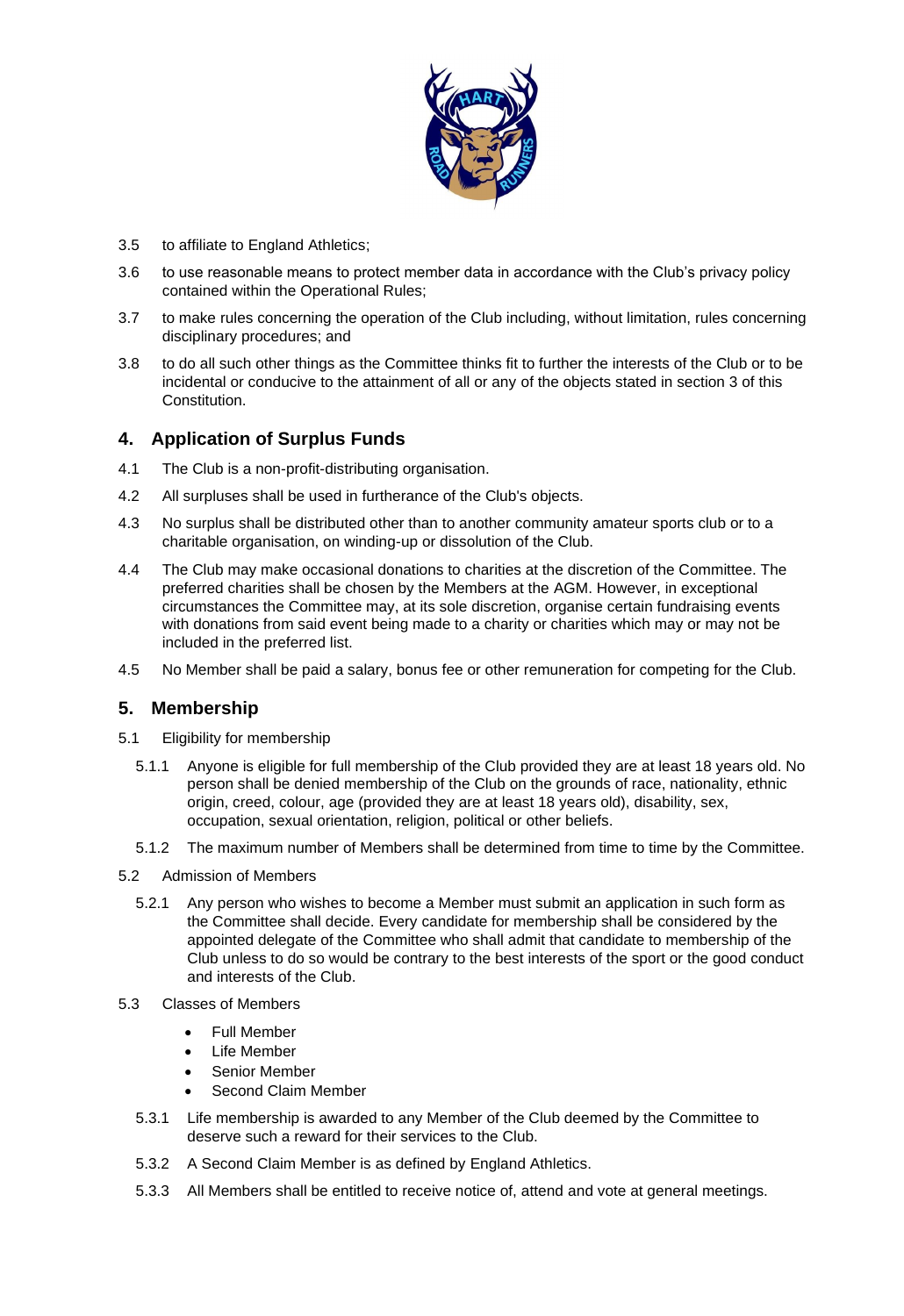

- 5.3.4 All Members shall be subject to this Constitution, the Operational Rules of the Club, the Safeguarding and Welfare Policies, the Code of Conduct and other policies determined by the Committee and published from time to time on the Club's website.
- 5.4 Subscriptions
	- 5.4.1 Members shall pay an annual subscription fee as set by the Committee from time to time. The Committee shall ensure that the fees set by it do not prevent open membership of the Club.
	- 5.4.2 No candidate who has been admitted as a Member shall be entitled to the privileges of membership until they have paid their first annual subscription.
	- 5.4.3 Any Member whose subscription is not paid by such date as the Committee shall decide shall be deemed to have resigned their membership of the Club.
	- 5.4.4 The Club shall be required to register those Members as defined by England Athletics, for competition purposes, as being "active members".

### **6. Resignation and Cessation of Membership**

- 6.1 A Member may withdraw from membership of the Club on 28 days' clear notice to the Club.
- 6.2 In line with the rules of England Athletics the Club shall only accept a resignation when satisfied that the Member has cleared any debt owed to the Club.
- 6.3 The Member intending to resign should ensure that they comply with the eligibility process of England Athletics in the event that they wish to join another affiliated Club.
- 6.4 Membership shall cease immediately on death, or dissolution of the Club.
- 6.5 Membership shall cease should the Club's discipline and appeal process determine that the Member has failed to comply with the conditions of membership.
- 6.6 Membership shall not be transferable in any event.

# **7. Complaints and Disputes**

- 7.1 All grievances shall be dealt with in accordance with the Operational Rules of the Club.
- 7.2 All concerns, allegations or reports of malpractice or abuse relating to the welfare of the vulnerable shall be recorded and responded to swiftly and appropriately in accordance with the Club's and England Athletics' safeguarding policy and procedures. The Welfare Officer shall be the lead Officer for all Members in the event of any safeguarding concerns.
- 7.3 Any complaints of misconduct (improper or unprofessional conduct) regarding the behaviour of Members or Officers shall be dealt with by the Club in accordance with its discipline and appeal process.
- 7.4 The Club discipline and appeal process is published on the Club website and follows the template issued by England Athletics. The England Athletics template shall be reviewed by the Committee at least every 2 years and the Club discipline and appeal process updated to incorporate any changes.
- 7.5 Any disciplinary matter is confidential.

# **8. Effect of Resignation or Expulsion**

8.1 Any person ceasing to be a Member forfeits all rights in relation to and claims upon the Club, its property and its funds and the person has no right to the return of any part of their subscription.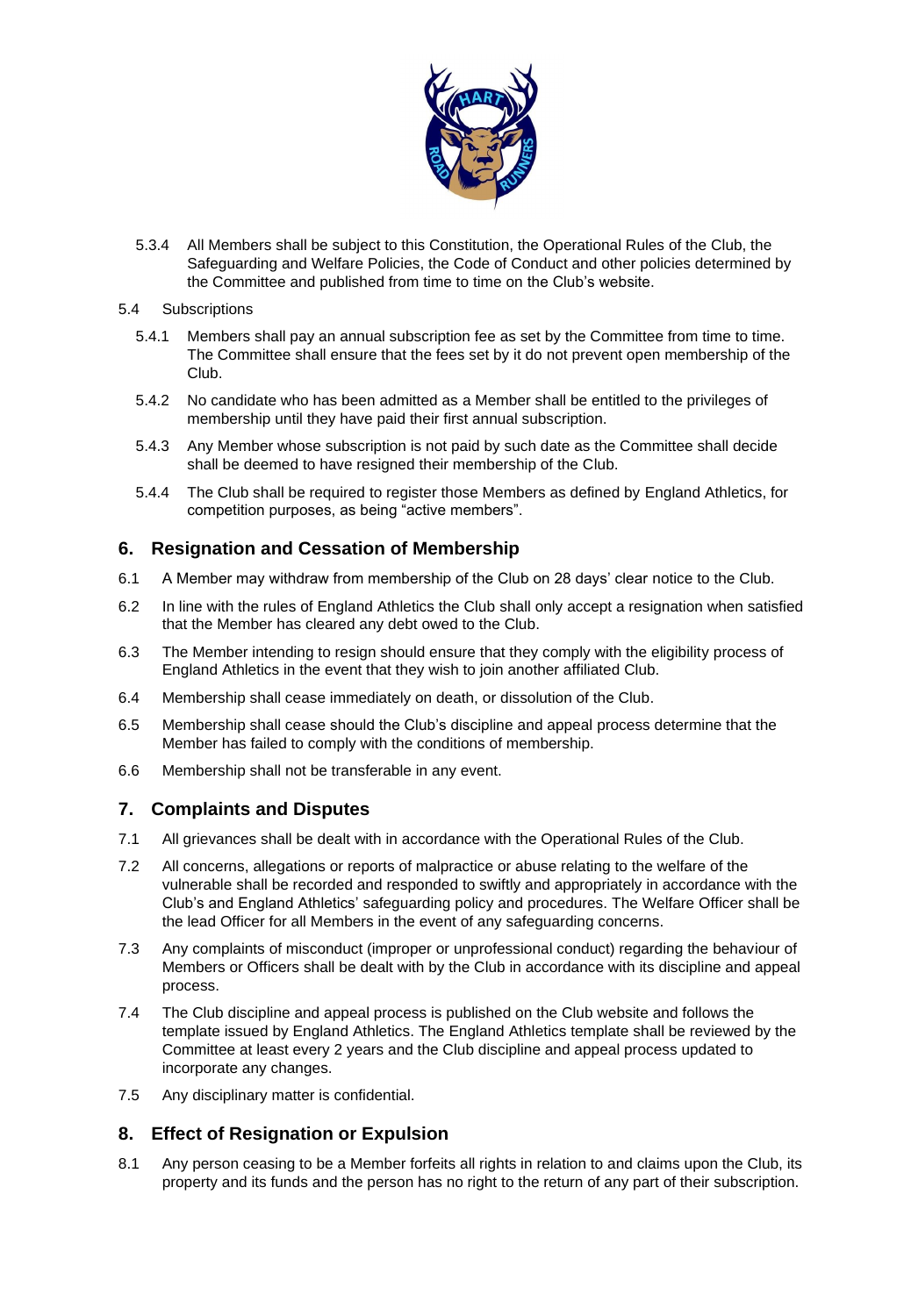

# **9. The Committee**

- 9.1 The Club shall be managed by a Committee consisting of:
	- (a) the Chairperson;
	- (b) the Secretary;
	- (c) the Treasurer;
	- (d) Officers to deal with issues of Membership, Welfare, Disclosure and Barring Service (DBS) verification, coaching and officials;
	- (e) other Members elected to the Committee annually at the AGM; up to a maximum of twelve in total including the named officers in  $9.1$  (a) – (d) and any co-opted Members in accordance with [9.8](#page-3-0) below.
- 9.2 Those Members volunteering to stand for appointment to the Committee must be proposed and seconded by two Members. The appointment must be ratified by a majority of those present at the AGM.
- 9.3 No more than one member of a household shall be voted on to the Committee to serve at the same time.
- 9.4 At the AGM, the Members present shall elect one of their number to be the Chairperson.
	- 9.4.1 Any Member of the Club is eligible to be nominated provided they are, or have been, a Committee member for a minimum period of one year, or have been a member of the Club for the previous five years.
	- 9.4.2 The Chairperson remains in office for two years.
	- 9.4.3 If there is only one candidate nominated to be Chairperson, that candidate shall be declared elected unopposed at the AGM.
	- 9.4.4 If there is more than one candidate there shall be an election at the AGM for that position.
	- 9.4.5 In the event of a tie, the candidate to be elected shall (unless the candidates otherwise agree) be determined by lot.
	- 9.4.6 Unless disqualified, the Chairperson may serve up to a maximum of eight consecutive years.
- 9.5 The Secretary and Treasurer shall be elected by the Members of the Committee from amongst their number.
- 9.6 The standard period of office for the Secretary and Treasurer is two years and shall be reviewed by the Committee at the end of this period. The existing Secretary and Treasurer are able to restand for office at the end of each period to a maximum of eight consecutive years.
- 9.7 The Committee shall be elected at the AGM each year.
- <span id="page-3-0"></span>9.8 In addition to the Members elected in accordance with section 9 of this Constitution, the Committee may co-opt further Members who shall serve until the next AGM. Co-opted Members shall be entitled to vote at the meetings of the Committee. The Committee shall vote on the proposal before inviting any individual to be co-opted onto the Committee.
- 9.9 Retiring Members of the Committee may be re-elected.
- 9.10 A member of the Committee shall be deemed to have vacated office if:
	- (a) the person becomes bankrupt or makes any arrangement or composition with their creditors generally; or
	- (b) the person resigns their office by notice to the Club; or
	- (c) the person shall without sufficient reason have been absent from more than three consecutive meetings of the Committee without permission of the Committee and the Committee resolves that their office be vacated; or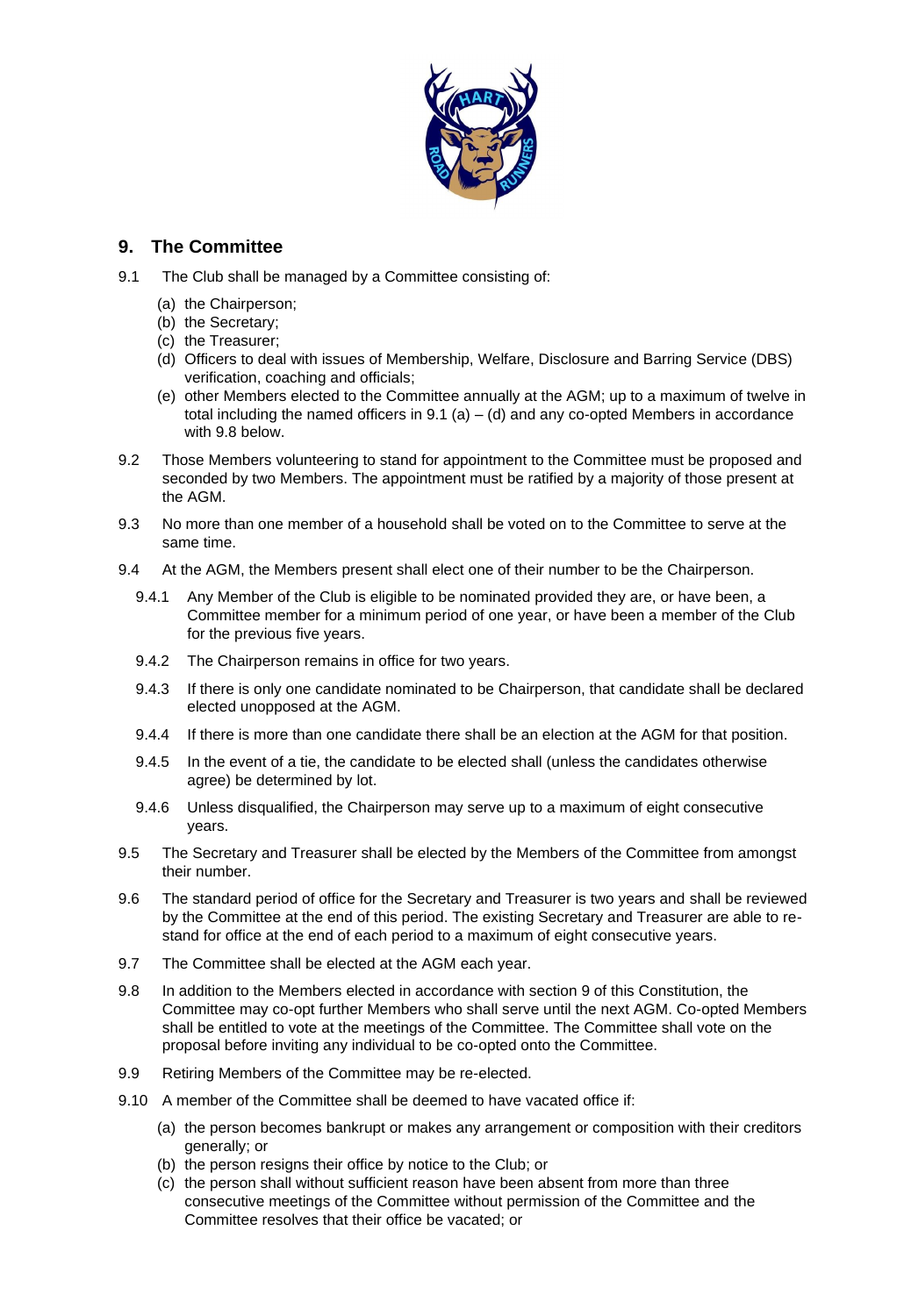

(d) the person is requested to resign by not less than two-thirds of the other Committee members acting together.

### **10. Proceedings of the Committee**

- 10.1 Committee meetings shall be held as often as the Committee thinks fit, provided that there shall not be less than two meetings each year. The quorum for such meetings shall be 50% of the members of the Committee. The Chairperson and the Secretary shall have discretion to call emergency meetings of the Committee if they consider it to be in the interests of the Club. The Secretary shall give all the members of the Committee not less than 14 days' notice of a meeting.
- 10.2 The Chairperson shall be the Chairperson of the Committee. Unless they are unwilling to do so, the Chairperson shall preside at every meeting of the Committee at which they are present. If there is no person holding that office, or if the Chairperson is unwilling to preside or is not present the members of the Committee present may appoint one of their number to be Chairperson of the meeting.
- 10.3 Decisions of the Committee shall be made by a simple majority and in the event of an equality of votes the Chairperson (or the acting Chairperson of that meeting) shall have a casting or additional vote.
- 10.4 The Committee may from time to time appoint from among its number such subcommittees as it considers necessary and may delegate to them such powers and duties of the Committee as the Committee may determine. Subcommittees may co-opt Members of the Club to serve on the subcommittee. All subcommittees are required to report their proceedings to the Committee periodically and shall conduct their business in accordance with the directions of the Committee.
- 10.5 The Committee shall be responsible for the management and finances of the Club. The Committee shall have the power to enter into contracts for the purposes of the Club on behalf of all the Members.
- 10.6 The members of the Committee shall be entitled to an indemnity out of the assets of the Club for all expenses and other liabilities properly incurred by them in the management of the affairs of the Club, providing such expenses or liabilities have been authorised by the Committee in advance.
- 10.7 The members of the Committee shall not be paid a salary or remuneration for their work on behalf of the Club.
- 10.8 The proceedings at any meeting and any decision made shall not be invalidated by reason of any accidental informality or irregularity. This includes any accidental omission to give, or any non-receipt of, notice or any business being considered that is not specified in the notice.
- 10.9 On occasions the Committee may have to consider confidential issues, for example a disciplinary matter. The Club Secretary will take minutes of the discussion and these minutes will remain confidential and will not be published.

# **11. Annual General Meeting**

- 11.1 The AGM of the Club shall be held within or immediately adjacent to Hart District at such time as the Committee shall decide each year to transact the following business:
	- (a) to receive the Chairperson's report of the activities of the Club during the previous year;
	- (b) to receive and consider the accounts of the Club for the previous year and the Treasurer's report as to the financial position of the Club;
	- (c) to elect the members of the Committee;
	- (d) to decide on any resolution which may be duly submitted in accordance with section 11.2 below; and
	- (e) to deal with any matters which the Committee desires to bring before the membership.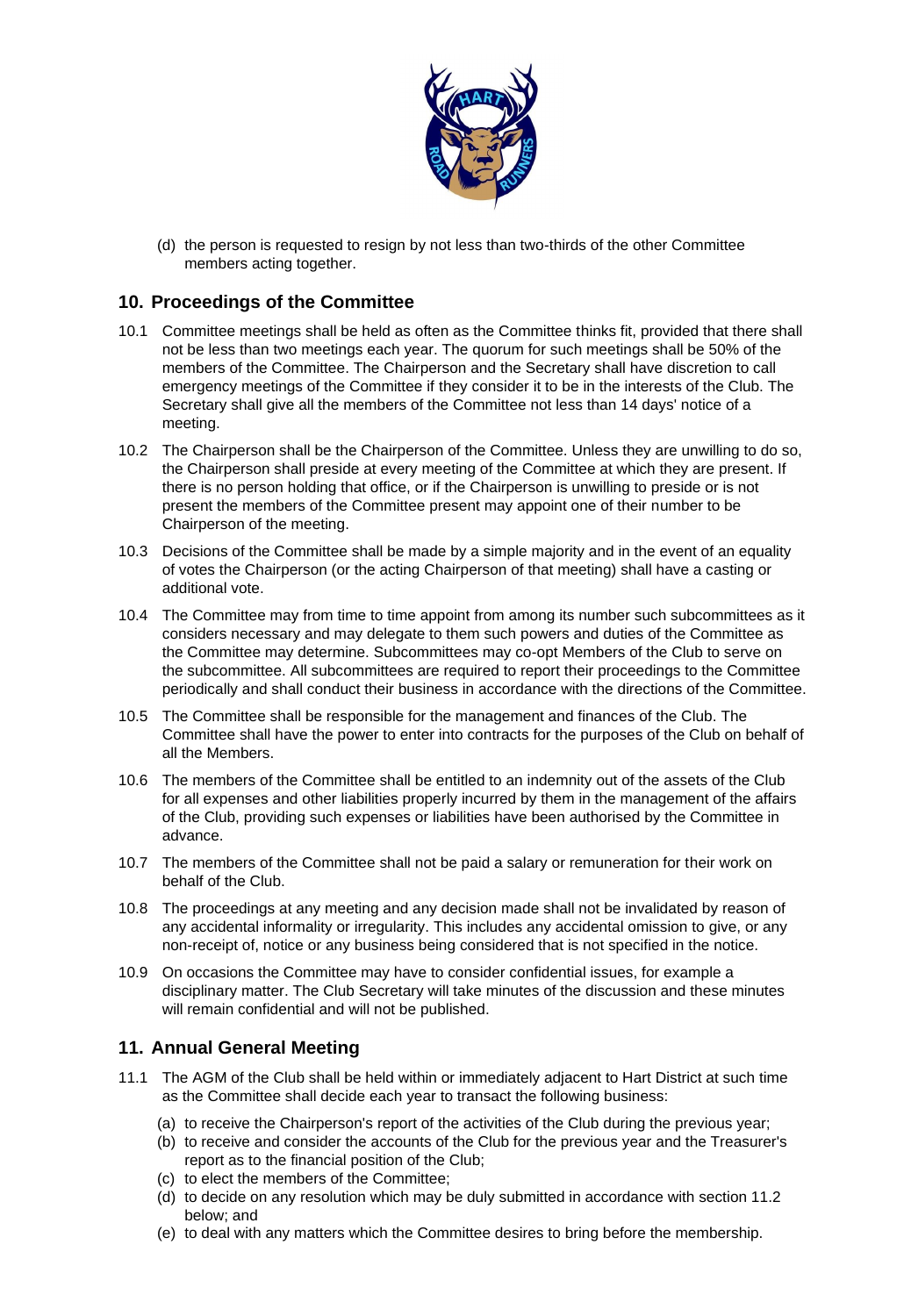

- 11.2 Notice of any resolution proposed to be moved at the AGM shall be given in writing to the Secretary not less than 21 days before the meeting.
- 11.3 No period greater than fifteen months shall elapse between one AGM and the next.
- 11.4 The agenda for the AGM, including the accounts, shall be published 14 days before the meeting.

## **12. Extraordinary General Meetings**

12.1 An Extraordinary General Meeting may be called at any time by the Committee and shall be called within 21 days of receipt by the Secretary of a requisition in writing signed by not less than 15% of the Members stating the purposes for which the meeting is required and the resolutions proposed. Only Full, Senior or Life Members may sign the requisition.

### **13. Procedures at Annual and Extraordinary General Meetings**

- 13.1 The Secretary shall send to each Member at their last known email or postal address written notice of the date of the AGM at least 28 days before the meeting.
- 13.2 The Secretary shall send to each Member at their last known email or postal address written notice of the date of the Extraordinary General Meeting together with the resolutions proposed at least 14 days before the meeting.
- 13.3 The quorum for the AGM and Extraordinary General Meetings shall be 10% of the membership of the Club.
- 13.4 The accidental omission to give notice of a General Meeting to or the non-receipt of notice of a General Meeting by any person entitled to receive notice shall not invalidate the proceedings at that meeting.
- 13.5 The Chairperson shall preside at all meetings of the Club. If the Chairperson is not present within 15 minutes after the time appointed for the meeting or is unable to attend, the Members present and entitled to vote may choose one of the other members of the Committee to preside. If no other member of the Committee is present or willing to preside the Members present and entitled to vote may choose one of their number to be Chairperson of the meeting.
- 13.6 Each Member present shall have one vote and resolutions shall be passed by a simple majority of those Members present and voting. In the event of an equality of votes the Chairperson of the meeting shall have a casting or additional vote.
- 13.7 The Secretary, or in their absence a member of the Committee, shall take minutes at Annual and Extraordinary General Meetings.
- 13.8 There shall be no right for a Member to vote by proxy.

### **14. Guests**

14.1 Any Member may introduce guests to the Club, and any athlete, coach, other team representative or spectator attending Club sessions, events or meetings (by invitation of the Club) who is not a Member shall be a guest of the Committee, provided that no one whose application for membership has been declined or who has been suspended or expelled from the Club may be introduced as a guest. Guests must follow the Club's Code of Conduct.

### **15. Personal Risk**

15.1 Members [and guests] acknowledge and accept that participating in sport of any kind can be dangerous and may result in injury and damage to property. Members and guests shall take personal responsibility for their own actions and participate in the Club's activities at their own risk.